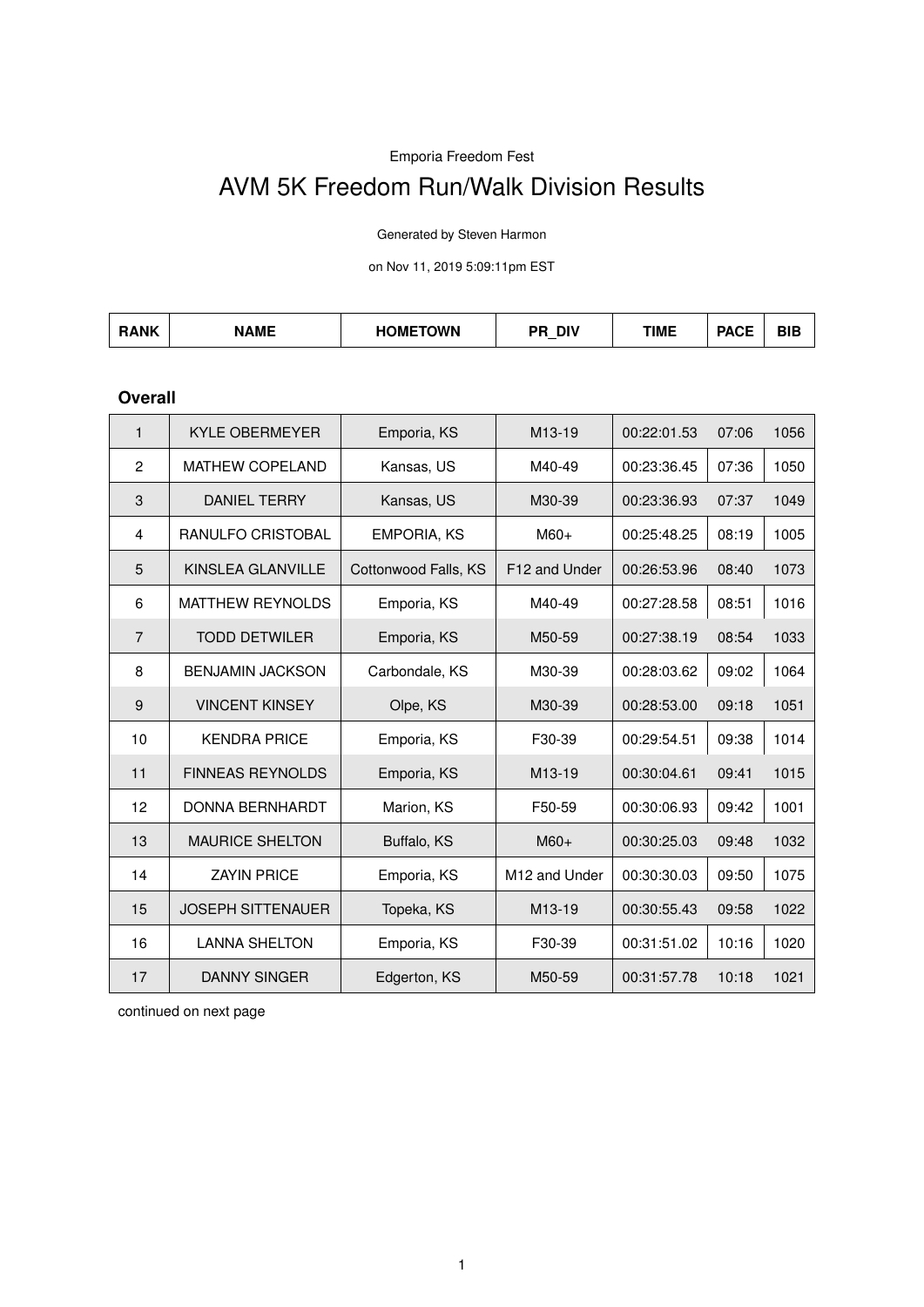| <b>RANK</b> | <b>NAME</b>             | <b>HOMETOWN</b> | PR DIV        | <b>TIME</b> | <b>PACE</b> | <b>BIB</b> |
|-------------|-------------------------|-----------------|---------------|-------------|-------------|------------|
| 18          | <b>CASEY RIDER</b>      | Emporia, KS     | M60+          | 00:32:04.73 | 10:20       | 1017       |
| 19          | <b>JAMI REEVER</b>      | Emporia, KS     | F40-49        | 00:33:35.87 | 10:49       | 1058       |
| 20          | <b>MOLLY MILAKOVICH</b> | Emporia, KS     | F40-49        | 00:33:37.31 | 10:50       | 1012       |
| 21          | <b>CYDNEY COOPER</b>    | Topeka, KS      | F20-29        | 00:37:30.49 | 12:05       | 1004       |
| 22          | NICOLE SHELTON          | Emporia, KS     | F20-29        | 00:37:49.87 | 12:11       | 1019       |
| 23          | <b>VANESSA ROGERS</b>   | Topeka, KS      | F20-29        | 00:38:00.12 | 12:14       | 1079       |
| 24          | <b>OLIVIA BARRETT</b>   | Reading, KS     | F13-19        | 00:38:39.03 | 12:27       | 1000       |
| 25          | <b>AMY RHOADS</b>       | Reading, KS     | F30-39        | 00:39:29.82 | 12:43       | 1076       |
| 26          | <b>JERALD KRACHT</b>    | Bremen, KS      | M60+          | 00:39:46.74 | 12:49       | 1008       |
| 27          | <b>JUANA HERNANDEZ</b>  | Emporia, KS     | F40-49        | 00:40:35.07 | 13:04       | 1006       |
| 28          | <b>CHRISTINE KOLMER</b> | Emporia, KS     | F50-59        | 00:41:34.12 | 13:23       | 1060       |
| 29          | <b>CARRIE POERSCH</b>   | Emporia, KS     | F40-49        | 00:41:35.54 | 13:24       | 1123       |
| 30          | <b>RENE JENKINS</b>     | Admire, KS      | F50-59        | 00:42:39.53 | 13:44       | 1054       |
| 31          | <b>TERESA WATSON</b>    | Topeka, KS      | F50-59        | 00:43:42.70 | 14:05       | 1024       |
| 32          | <b>SANDY BELL</b>       | Olpe, KS        | F40-49        | 00:46:43.14 | 15:03       | 1028       |
| 33          | <b>JESSICA TREU</b>     | Emporia, KS     | F12 and Under | 00:47:49.85 | 15:24       | 1122       |
| 34          | <b>DAVID WERNLI</b>     | Emporia, KS     | $M60+$        | 00:48:28.48 | 15:37       | 1121       |
| 35          | ERIN WOODS              | Emporia, KS     | F40-49        | 00:48:36.98 | 15:39       | 1026       |
| 36          | LUCIA HERNANDEZ         | Emporia, KS     | F12 and Under | 00:48:41.04 | 15:41       | 1196       |
| 37          | NOEMI HERNANDEZ         | Emporia, KS     | F13-19        | 00:48:42.20 | 15:41       | 1007       |
| 38          | RIYAN AYLWARD           | Emporia, KS     | F12 and Under | 00:49:53.23 | 16:04       | 1063       |
| 39          | <b>HEATHER AYLWARD</b>  | Emporia, KS     | F40-49        | 00:49:53.92 | 16:04       | 1065       |
| 40          | <b>BEVERLY LEWIS</b>    | Americus, KS    | $F60+$        | 00:54:31.64 | 17:34       | 1009       |
| 41          | <b>BRAXTON WORREL</b>   | Madison, KS     | M13-19        | 00:55:27.63 | 17:52       | 1027       |

## **Female**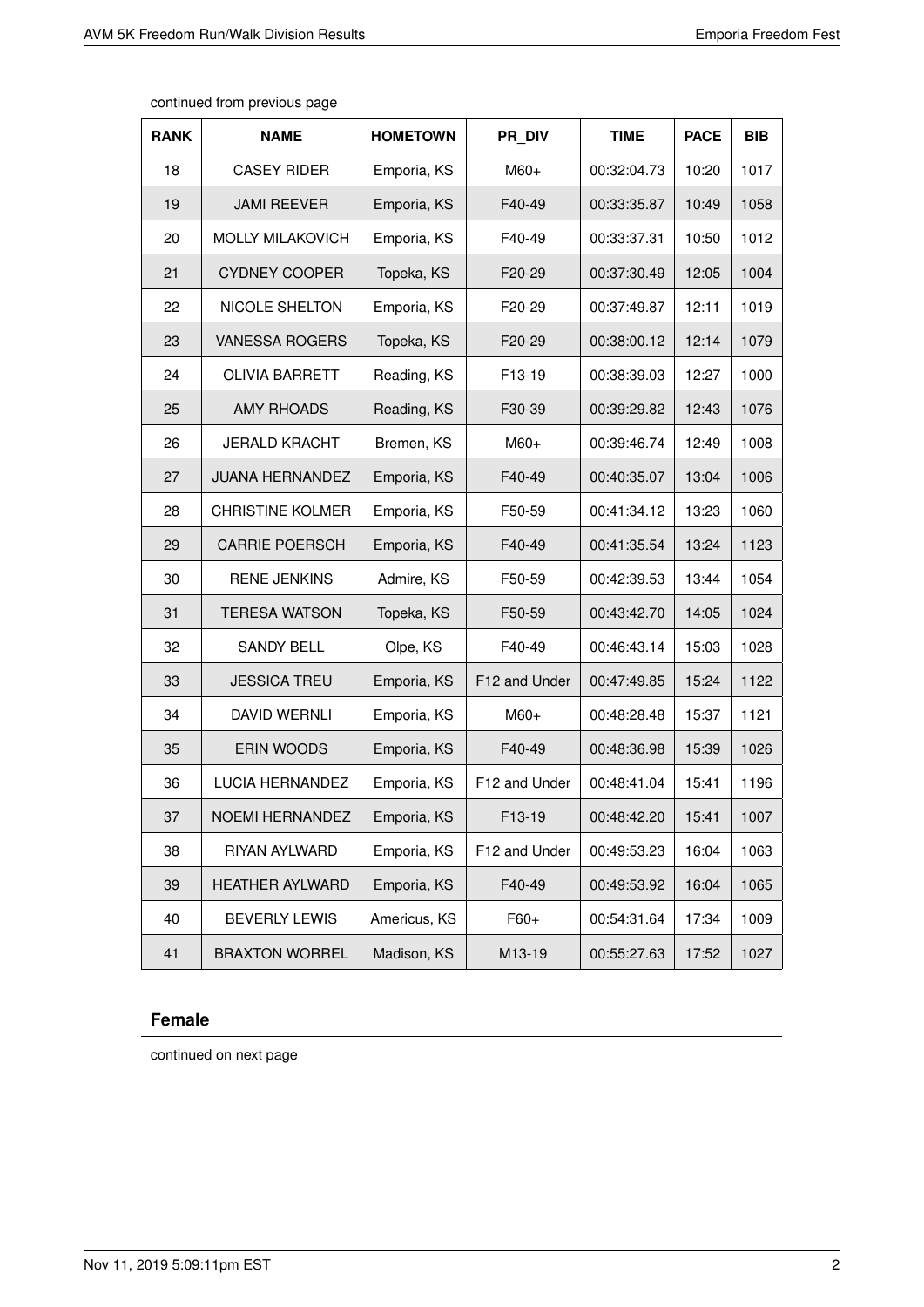|  | continued from previous page |
|--|------------------------------|
|--|------------------------------|

| <b>RANK</b>    | <b>NAME</b>             | <b>HOMETOWN</b>      | PR DIV        | <b>TIME</b> | <b>PACE</b> | <b>BIB</b> |
|----------------|-------------------------|----------------------|---------------|-------------|-------------|------------|
| $\mathbf{1}$   | KINSLEA GLANVILLE       | Cottonwood Falls, KS | F12 and Under | 00:26:53.96 | 08:40       | 1073       |
| $\overline{c}$ | <b>KENDRA PRICE</b>     | Emporia, KS          | F30-39        | 00:29:54.51 | 09:38       | 1014       |
| 3              | DONNA BERNHARDT         | Marion, KS           | F50-59        | 00:30:06.93 | 09:42       | 1001       |
| 4              | <b>LANNA SHELTON</b>    | Emporia, KS          | F30-39        | 00:31:51.02 | 10:16       | 1020       |
| 5              | <b>JAMI REEVER</b>      | Emporia, KS          | F40-49        | 00:33:35.87 | 10:49       | 1058       |
| 6              | <b>MOLLY MILAKOVICH</b> | Emporia, KS          | F40-49        | 00:33:37.31 | 10:50       | 1012       |
| 7              | <b>CYDNEY COOPER</b>    | Topeka, KS           | F20-29        | 00:37:30.49 | 12:05       | 1004       |
| 8              | NICOLE SHELTON          | Emporia, KS          | F20-29        | 00:37:49.87 | 12:11       | 1019       |
| 9              | <b>VANESSA ROGERS</b>   | Topeka, KS           | F20-29        | 00:38:00.12 | 12:14       | 1079       |
| 10             | <b>OLIVIA BARRETT</b>   | Reading, KS          | F13-19        | 00:38:39.03 | 12:27       | 1000       |
| 11             | <b>AMY RHOADS</b>       | Reading, KS          | F30-39        | 00:39:29.82 | 12:43       | 1076       |
| 12             | <b>JUANA HERNANDEZ</b>  | Emporia, KS          | F40-49        | 00:40:35.07 | 13:04       | 1006       |
| 13             | <b>CHRISTINE KOLMER</b> | Emporia, KS          | F50-59        | 00:41:34.12 | 13:23       | 1060       |
| 14             | <b>CARRIE POERSCH</b>   | Emporia, KS          | F40-49        | 00:41:35.54 | 13:24       | 1123       |
| 15             | <b>RENE JENKINS</b>     | Admire, KS           | F50-59        | 00:42:39.53 | 13:44       | 1054       |
| 16             | <b>TERESA WATSON</b>    | Topeka, KS           | F50-59        | 00:43:42.70 | 14:05       | 1024       |
| 17             | <b>SANDY BELL</b>       | Olpe, KS             | F40-49        | 00:46:43.14 | 15:03       | 1028       |
| 18             | <b>JESSICA TREU</b>     | Emporia, KS          | F12 and Under | 00:47:49.85 | 15:24       | 1122       |
| 19             | <b>ERIN WOODS</b>       | Emporia, KS          | F40-49        | 00:48:36.98 | 15:39       | 1026       |
| 20             | <b>LUCIA HERNANDEZ</b>  | Emporia, KS          | F12 and Under | 00:48:41.04 | 15:41       | 1196       |
| 21             | <b>NOEMI HERNANDEZ</b>  | Emporia, KS          | F13-19        | 00:48:42.20 | 15:41       | 1007       |
| 22             | RIYAN AYLWARD           | Emporia, KS          | F12 and Under | 00:49:53.23 | 16:04       | 1063       |
| 23             | <b>HEATHER AYLWARD</b>  | Emporia, KS          | F40-49        | 00:49:53.92 | 16:04       | 1065       |
| 24             | <b>BEVERLY LEWIS</b>    | Americus, KS         | $F60+$        | 00:54:31.64 | 17:34       | 1009       |

## **F12 and Under**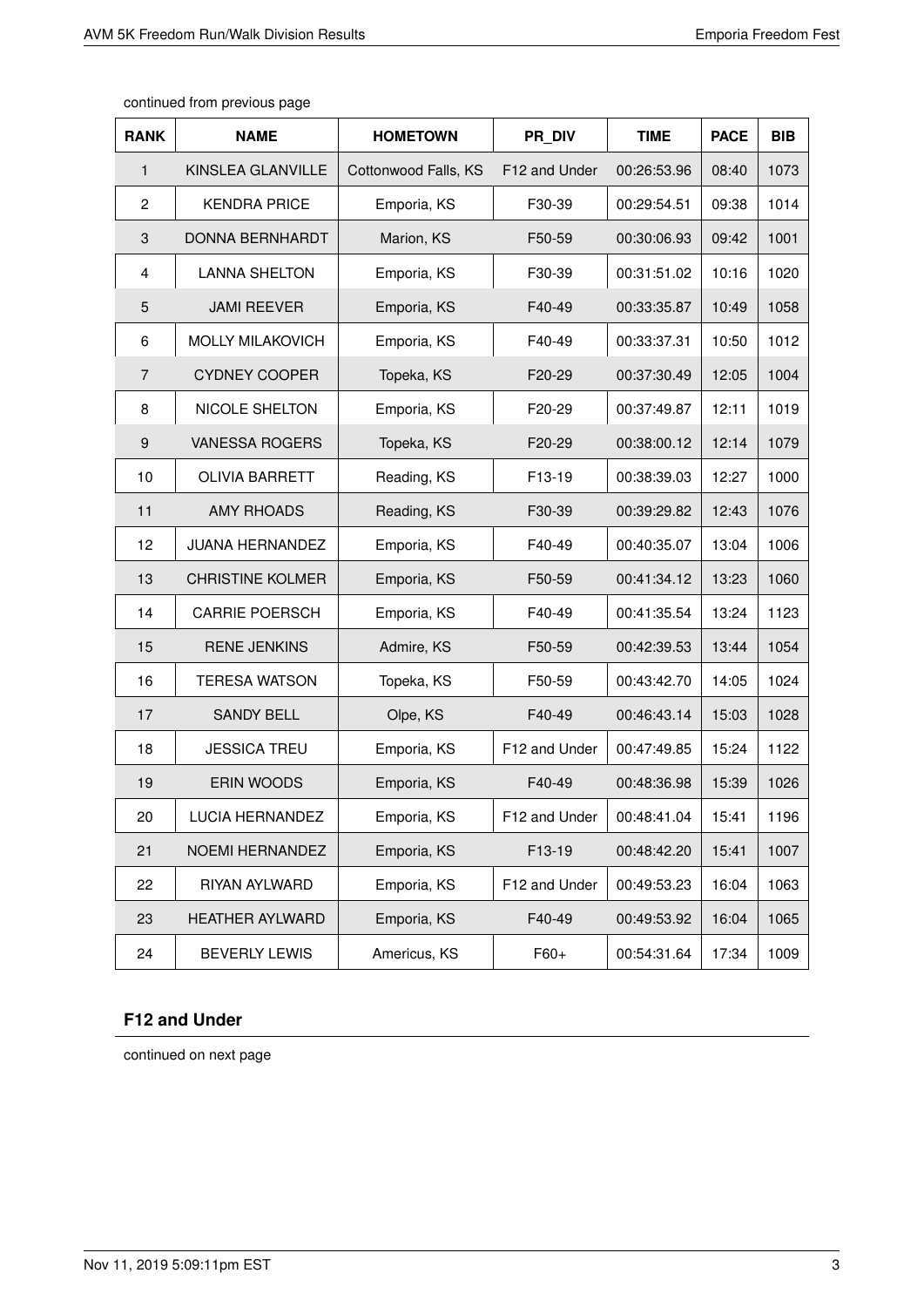| <b>RANK</b> | <b>NAME</b>          | <b>HOMETOWN</b>      | <b>PR DIV</b>             | <b>TIME</b> | <b>PACE</b> | <b>BIB</b> |
|-------------|----------------------|----------------------|---------------------------|-------------|-------------|------------|
|             | KINSLEA GLANVILLE    | Cottonwood Falls, KS | F12 and Under             | 00:26:53.96 | 08:40       | 1073       |
| 2           | <b>JESSICA TREU</b>  | Emporia, KS          | F12 and Under             | 00:47:49.85 | 15:24       | 1122       |
| 3           | LUCIA HERNANDEZ      | Emporia, KS          | F12 and Under             | 00:48:41.04 | 15:41       | 1196       |
| 4           | <b>RIYAN AYLWARD</b> | Emporia, KS          | F <sub>12</sub> and Under | 00:49:53.23 | 16:04       | 1063       |

# **F13-19**

| <b>OLIVIA BARRETT</b> | Reading, KS | F <sub>13</sub> -19 | 00:38:39.03 | 12:27 | 1000 |
|-----------------------|-------------|---------------------|-------------|-------|------|
| NOEMI HERNANDEZ       | Emporia, KS | F <sub>13</sub> -19 | 00:48:42.20 | 15:41 | 1007 |

# **F20-29**

|   | CYDNEY COOPER  | Topeka, KS  | F <sub>20</sub> -29 | 00:37:30.49 | 12:05 | 1004 |
|---|----------------|-------------|---------------------|-------------|-------|------|
|   | NICOLE SHELTON | Emporia, KS | F <sub>20</sub> -29 | 00:37:49.87 | 12:11 | 1019 |
| 3 | VANESSA ROGERS | Topeka, KS  | F <sub>20</sub> -29 | 00:38:00.12 | 12.14 | 1079 |

# **F30-39**

|   | <b>KENDRA PRICE</b>  | Emporia, KS | F <sub>30</sub> -39 | 00:29:54.51 | 09:38 | 1014 |
|---|----------------------|-------------|---------------------|-------------|-------|------|
|   | <b>LANNA SHELTON</b> | Emporia, KS | F <sub>30</sub> -39 | 00:31:51.02 | 10:16 | 1020 |
| 3 | AMY RHOADS           | Reading, KS | F30-39              | 00:39:29.82 | 12:43 | 1076 |

# **F40-49**

|   | <b>JAMI REEVER</b>      | Emporia, KS | F40-49 | 00:33:35.87 | 10:49 | 1058 |
|---|-------------------------|-------------|--------|-------------|-------|------|
| 2 | <b>MOLLY MILAKOVICH</b> | Emporia, KS | F40-49 | 00:33:37.31 | 10:50 | 1012 |
| 3 | <b>JUANA HERNANDEZ</b>  | Emporia, KS | F40-49 | 00:40:35.07 | 13:04 | 1006 |
| 4 | <b>CARRIE POERSCH</b>   | Emporia, KS | F40-49 | 00:41:35.54 | 13:24 | 1123 |
| 5 | <b>SANDY BELL</b>       | Olpe, KS    | F40-49 | 00:46:43.14 | 15:03 | 1028 |
| 6 | <b>ERIN WOODS</b>       | Emporia, KS | F40-49 | 00:48:36.98 | 15:39 | 1026 |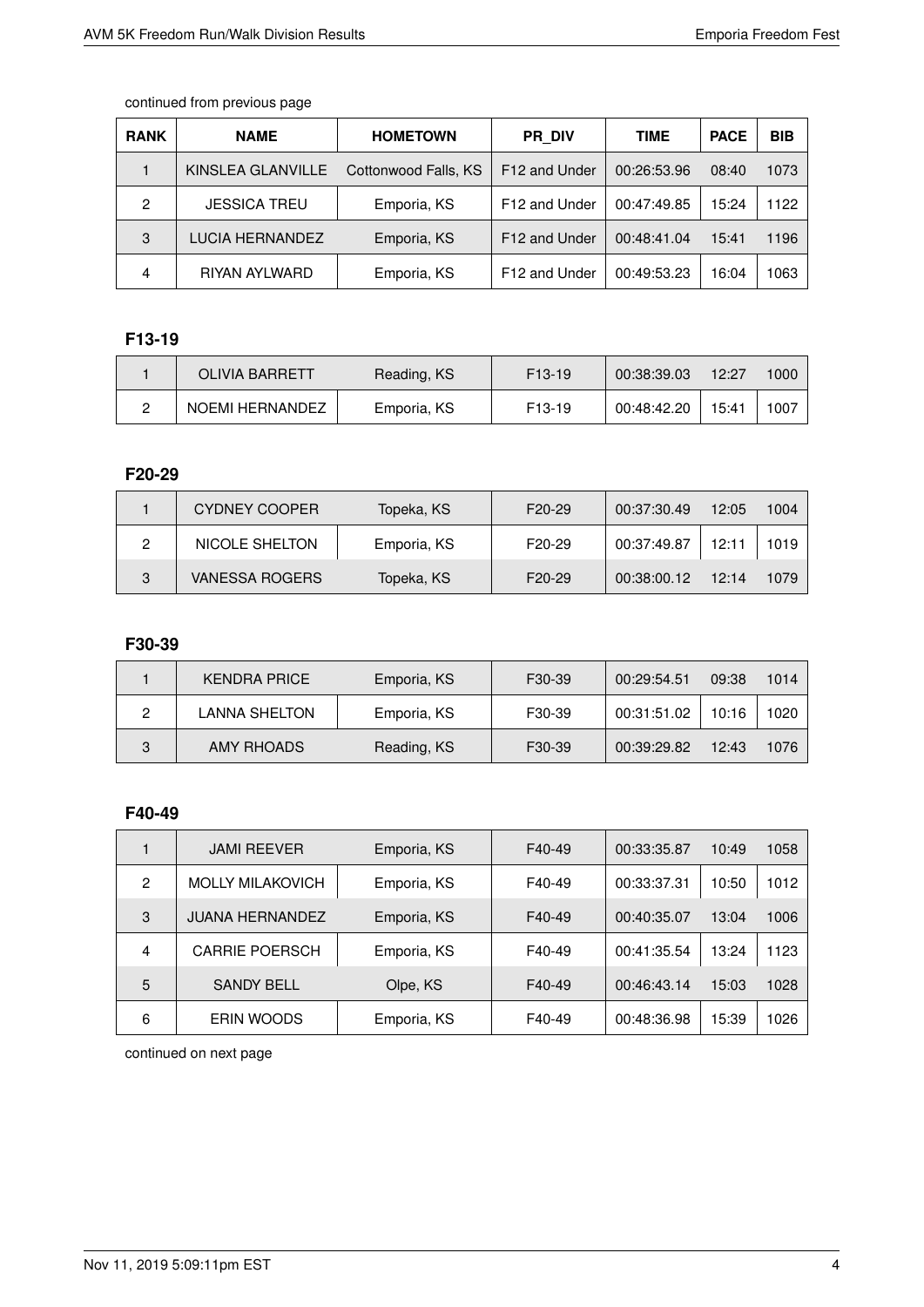| <b>RANK</b> | <b>NAME</b>     | <b>HOMETOWN</b> | <b>PR DIV</b> | TIME        | <b>PACE</b> | <b>BIB</b> |
|-------------|-----------------|-----------------|---------------|-------------|-------------|------------|
|             | HEATHER AYLWARD | Emporia, KS     | F40-49        | 00:49:53.92 | 16:04       | 1065       |

## **F50-59**

|   | <b>DONNA BERNHARDT</b>  | Marion, KS  | F50-59 | 00:30:06.93 | 09:42 | 1001 |
|---|-------------------------|-------------|--------|-------------|-------|------|
| 2 | <b>CHRISTINE KOLMER</b> | Emporia, KS | F50-59 | 00:41:34.12 | 13:23 | 1060 |
| 3 | <b>RENE JENKINS</b>     | Admire, KS  | F50-59 | 00:42:39.53 | 13:44 | 1054 |
| 4 | <b>TERESA WATSON</b>    | Topeka, KS  | F50-59 | 00:43:42.70 | 14:05 | 1024 |

#### **F60+**

|  | <b>BEVERLY LEWIS</b> | Americus, KS | $F60+$ | 00:54:31.64 | 17:34 | 1009 |
|--|----------------------|--------------|--------|-------------|-------|------|
|--|----------------------|--------------|--------|-------------|-------|------|

## **Male**

| $\mathbf 1$    | <b>KYLE OBERMEYER</b>    | Emporia, KS    | M <sub>13</sub> -19       | 00:22:01.53 | 07:06 | 1056 |
|----------------|--------------------------|----------------|---------------------------|-------------|-------|------|
| $\mathbf{2}$   | <b>MATHEW COPELAND</b>   | Kansas, US     | M40-49                    | 00:23:36.45 | 07:36 | 1050 |
| 3              | <b>DANIEL TERRY</b>      | Kansas, US     | M30-39                    | 00:23:36.93 | 07:37 | 1049 |
| 4              | <b>RANULFO CRISTOBAL</b> | EMPORIA, KS    | $M60+$                    | 00:25:48.25 | 08:19 | 1005 |
| 5              | <b>MATTHEW REYNOLDS</b>  | Emporia, KS    | M40-49                    | 00:27:28.58 | 08:51 | 1016 |
| 6              | TODD DETWILER            | Emporia, KS    | M50-59                    | 00:27:38.19 | 08:54 | 1033 |
| $\overline{7}$ | <b>BENJAMIN JACKSON</b>  | Carbondale, KS | M30-39                    | 00:28:03.62 | 09:02 | 1064 |
| 8              | <b>VINCENT KINSEY</b>    | Olpe, KS       | M30-39                    | 00:28:53.00 | 09:18 | 1051 |
| 9              | <b>FINNEAS REYNOLDS</b>  | Emporia, KS    | M <sub>13</sub> -19       | 00:30:04.61 | 09:41 | 1015 |
| 10             | <b>MAURICE SHELTON</b>   | Buffalo, KS    | $M60+$                    | 00:30:25.03 | 09:48 | 1032 |
| 11             | <b>ZAYIN PRICE</b>       | Emporia, KS    | M <sub>12</sub> and Under | 00:30:30.03 | 09:50 | 1075 |
| 12             | <b>JOSEPH SITTENAUER</b> | Topeka, KS     | M <sub>13</sub> -19       | 00:30:55.43 | 09:58 | 1022 |
| 13             | DANNY SINGER             | Edgerton, KS   | M50-59                    | 00:31:57.78 | 10:18 | 1021 |
| 14             | <b>CASEY RIDER</b>       | Emporia, KS    | $M60+$                    | 00:32:04.73 | 10:20 | 1017 |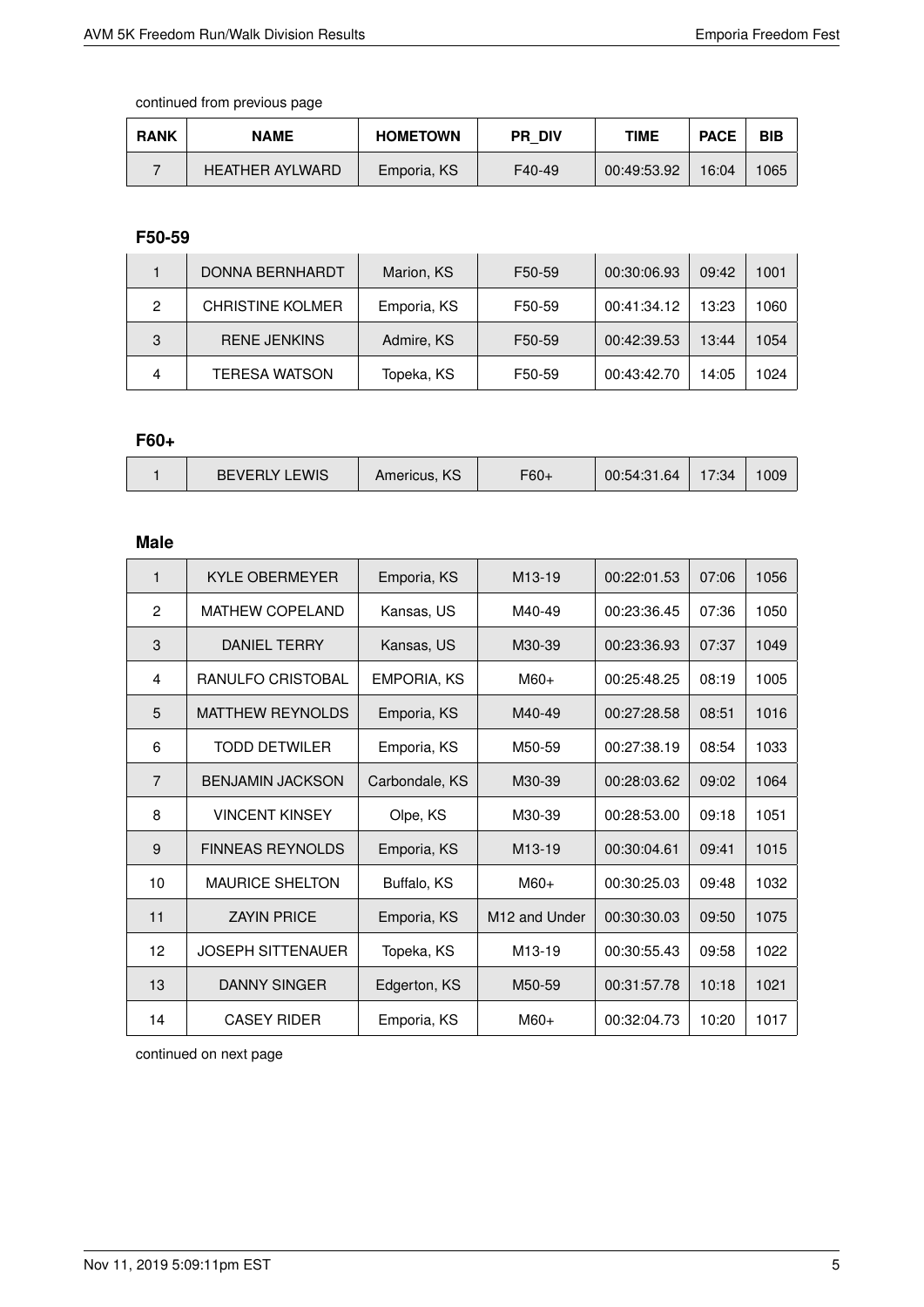| <b>RANK</b> | <b>NAME</b>           | <b>HOMETOWN</b> | <b>PR DIV</b>       | <b>TIME</b> | <b>PACE</b> | <b>BIB</b> |
|-------------|-----------------------|-----------------|---------------------|-------------|-------------|------------|
| 15          | <b>JERALD KRACHT</b>  | Bremen, KS      | $M60+$              | 00:39:46.74 | 12:49       | 1008       |
| 16          | DAVID WERNLI          | Emporia, KS     | $M60+$              | 00:48:28.48 | 15:37       | 1121       |
| 17          | <b>BRAXTON WORREL</b> | Madison, KS     | M <sub>13</sub> -19 | 00:55:27.63 | 17:52       | 1027       |

# **M12 and Under**

|  | <b>ZAYIN PRICE</b> | Emporia, KS | M12 and Under | $\parallel$ 00:30:30.03 | 09:50 | 1075 |
|--|--------------------|-------------|---------------|-------------------------|-------|------|
|--|--------------------|-------------|---------------|-------------------------|-------|------|

# **M13-19**

|   | <b>KYLE OBERMEYER</b>    | Emporia, KS | M <sub>13</sub> -19 | 00:22:01.53 | 07:06 | 1056 |
|---|--------------------------|-------------|---------------------|-------------|-------|------|
| 2 | <b>FINNEAS REYNOLDS</b>  | Emporia, KS | M13-19              | 00:30:04.61 | 09:41 | 1015 |
| 3 | <b>JOSEPH SITTENAUER</b> | Topeka, KS  | M <sub>13</sub> -19 | 00:30:55.43 | 09:58 | 1022 |
| 4 | <b>BRAXTON WORREL</b>    | Madison, KS | M <sub>13</sub> -19 | 00:55:27.63 | 17:52 | 1027 |

## **M30-39**

|   | DANIEL TERRY            | Kansas, US     | M30-39 | 00:23:36.93 | 07:37 | 1049 |
|---|-------------------------|----------------|--------|-------------|-------|------|
|   | <b>BENJAMIN JACKSON</b> | Carbondale, KS | M30-39 | 00:28:03.62 | 09:02 | 1064 |
| 3 | <b>VINCENT KINSEY</b>   | Olpe, KS       | M30-39 | 00:28:53.00 | 09:18 | 1051 |

## **M40-49**

| <b>MATHEW COPELAND</b> | Kansas, US  | M40-49 | 00:23:36.45 | 07:36 | 1050 |
|------------------------|-------------|--------|-------------|-------|------|
| MATTHEW REYNOLDS       | Emporia, KS | M40-49 | 00:27:28.58 | 08:51 | 1016 |

## **M50-59**

| <b>TODD DETWILER</b> | Emporia, KS  | M50-59 | 00:27:38.19 | 08:54 | 1033 |
|----------------------|--------------|--------|-------------|-------|------|
| DANNY SINGER         | Edgerton, KS | M50-59 | 00:31:57.78 | 10:18 | 1021 |